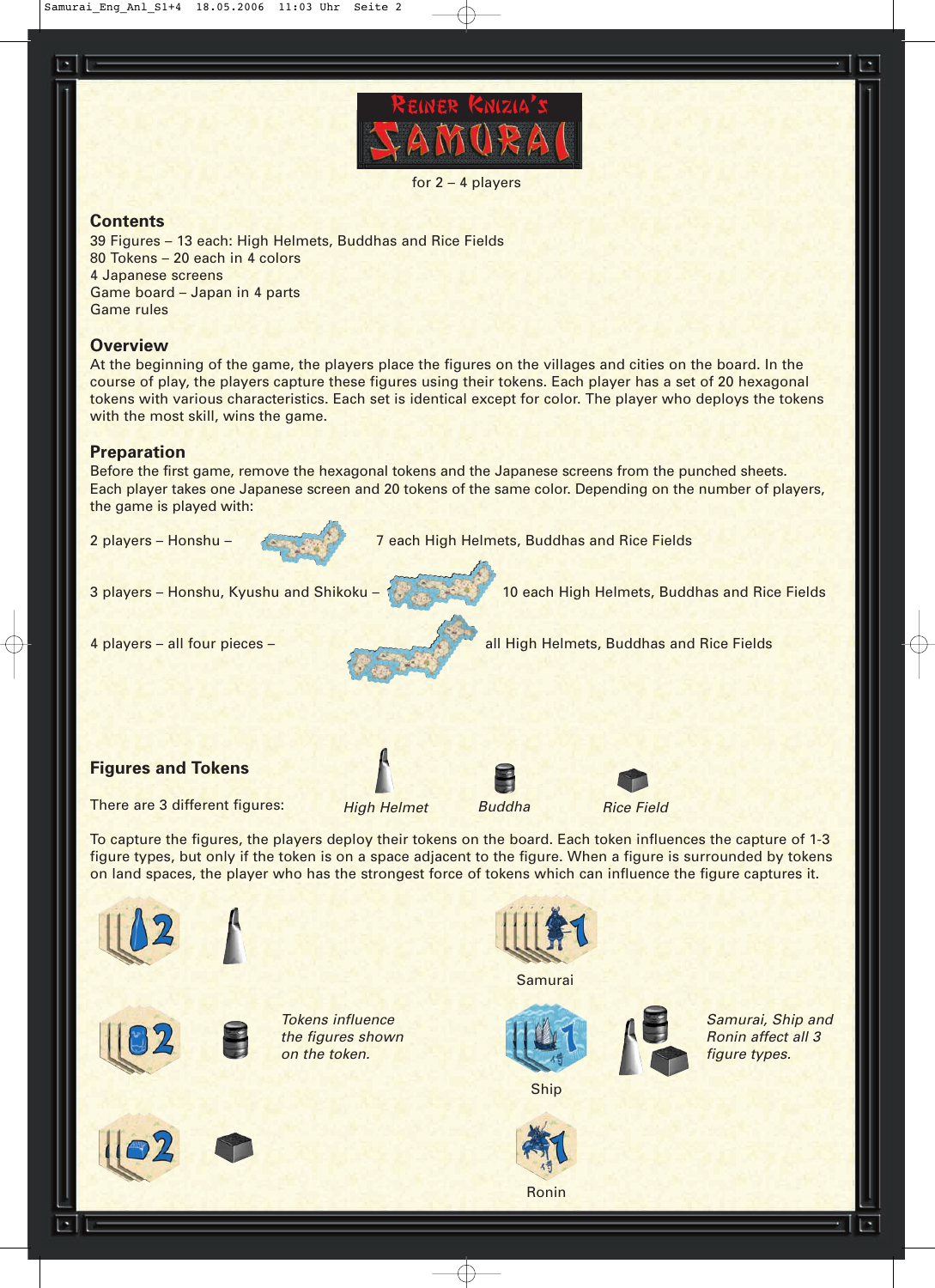With one exception (**Figure exchange**, see below), all tokens have a number representing their strength:



A strength 4 token influences the capture of the High Helmet



A strength 1 token influences the capture of the High Helmet, Buddha and Rice Field

A token influences the capture of all adjacent figures, of the type(s) indicated on the token:



Both Buddhas are affected; the Rice Field is not.



All 3 figures are affected by the Ronin.



Both figures are affected by the Ship.



With the **Figure exchange** a player can exchange any two figures of any type(s) on the board. The exchange is not limited by the distance between the two figures.

Using **Token exchange**, a player replaces one of the tokens he has already deployed (one without **Japanese characters**, see below) with the **Token exchange** token. The player immediately deploys the replaced token on the board. The **Token exchange** token has strength 0.



The **Figure exchange** token is returned to the box and the two figures are exchanged.



The **Token exchange** token replaces another token and that token is placed elsewhere.

行 Five of the 20 tokens have a Japanese character on them: A player may play any number of the 5 tokens **with Japanese characters** in a turn:







The other 15 tokens have no Japanese characters. A player may play only one of the 15 tokens **without Japanese characters** per turn :











In a turn, a player may play tokens from both groups; e.g. 1 Samurai and 2 Ships.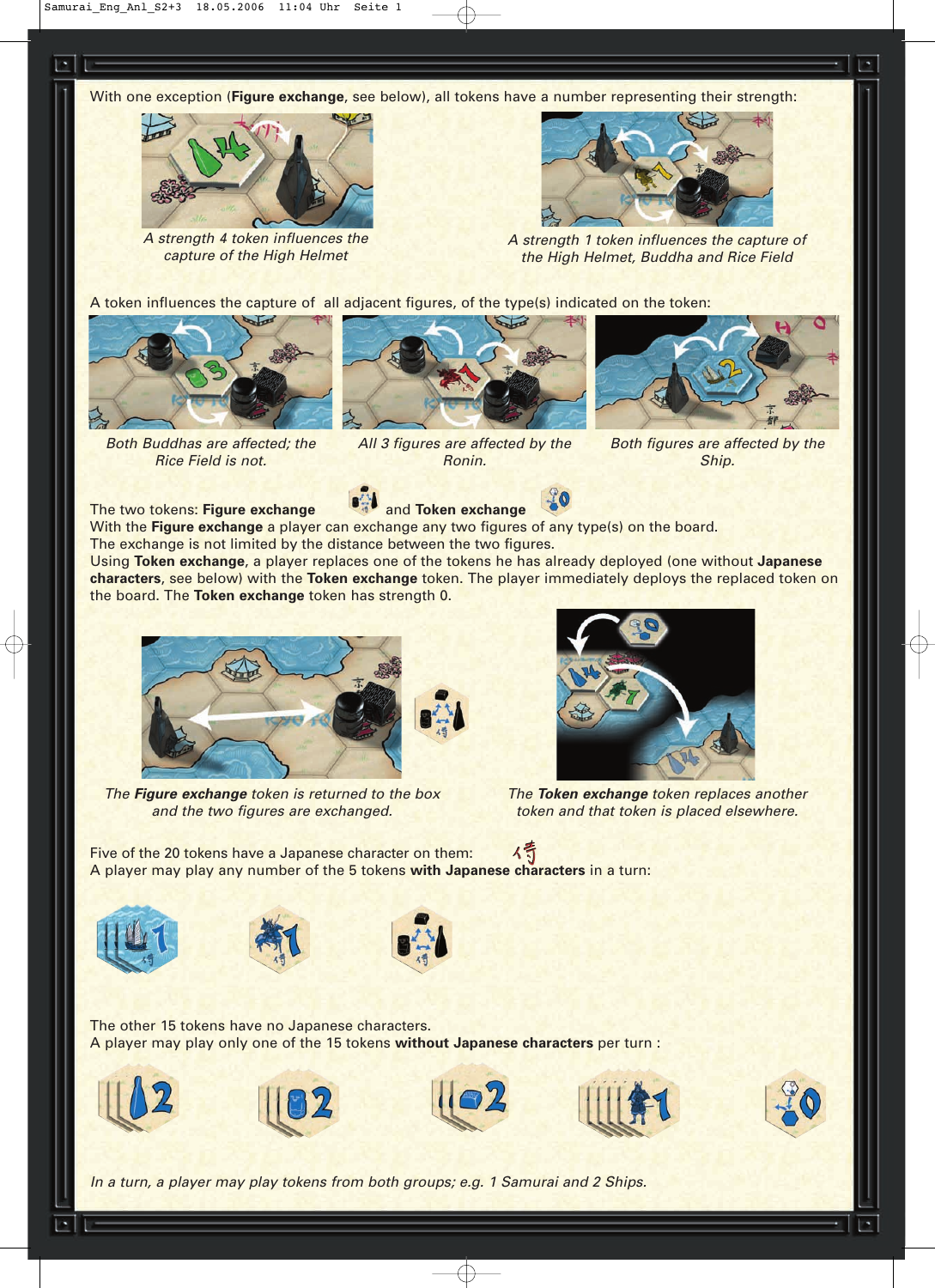- The tokens display their characteristics:
- The **color** indicates which player the token belongs to.
- The **picture** indicates which figure(s) are affected by the token.
- The **number** indicates the strength of the token.
- The **Japanese character** indicates that several tokens of this type may be played in a turn.

## **How are Figures captured?**

If all **land spaces** adjacent to a figure are filled with tokens, the figure is captured. Each player determines the amount of influence his adjacent tokens have on the figure. The player with the strongest influence on the figure captures it and places it behind his screen. With **2 players**, the figures are placed in front of the screen.





In his turn, **Red** deploys the Ronin and the "2" Samurai. He captures the Buddha on the right and the High Helmet. **Green** captures the Rice Field. Yellow captures the Buddha on the left and **Blue** captures nothing.

#### **Exception:**

If all adjacent land spaces of a figure are filled with tokens, but 2 or more players are tied with the strongest influence on the figure, the figure is placed beside the board. It does not belong to any player.

# **Preparation and play of the game**

Place the 2, 3, or 4 board pieces on the table as shown in the diagrams on page 1. Simultaneously and without showing other players, all players select 5 of their 20 tokens and place them behind their Japanese screens. The players then thoroughly shuffle their remaining 15 tokens and place them face down beside their screens.

When first playing the game, players may want to select their starting 5 tokens randomly. As they learn the game, they will want to choose tokens based on the strategies they intend to use.

Next, place the figures on the board. Place one of each figure in Edo, the capital city. Then, place 2 figures in each city and 1 in each village as follows:





The youngest player begins. He chooses a figure and places it on the city of his choice. In clockwise order the players follow, choosing a figure and placing it in the same or a different city. When all cities are full (with two figures), a player chooses a figure to place in the village of their choice. There is just one restriction on figure placement in a city: **the two figures must always be different**. This same restriction applies when using the **Figure exchange** token during the game.

When all figures have been placed on the board, the game begins. The youngest player starts, taking the first turn.

#### **During each turn:**

1. The player selects one or more tokens from behind his screen, placing each on the board. At least one token must be played.

Ships may be placed only on empty sea spaces and the other tokens only on empty land spaces. Exception: **Figure exchange** and **Token exchange**.

Tokens may not be placed on empty villages and cities.

- 2. When all land spaces adjacent to a figure are filled with tokens, the figure is immediately captured and taken by the player with the strongest influence or placed beside the board if no player has won the figure.
- 3. The player draws tokens randomly from his face-down supply beside the screen to return his total behind the screen to 5. When a player runs out of tokens to draw, he plays with fewer tokens.
- After a player has drawn tokens, play continues with the next player in clockwise order.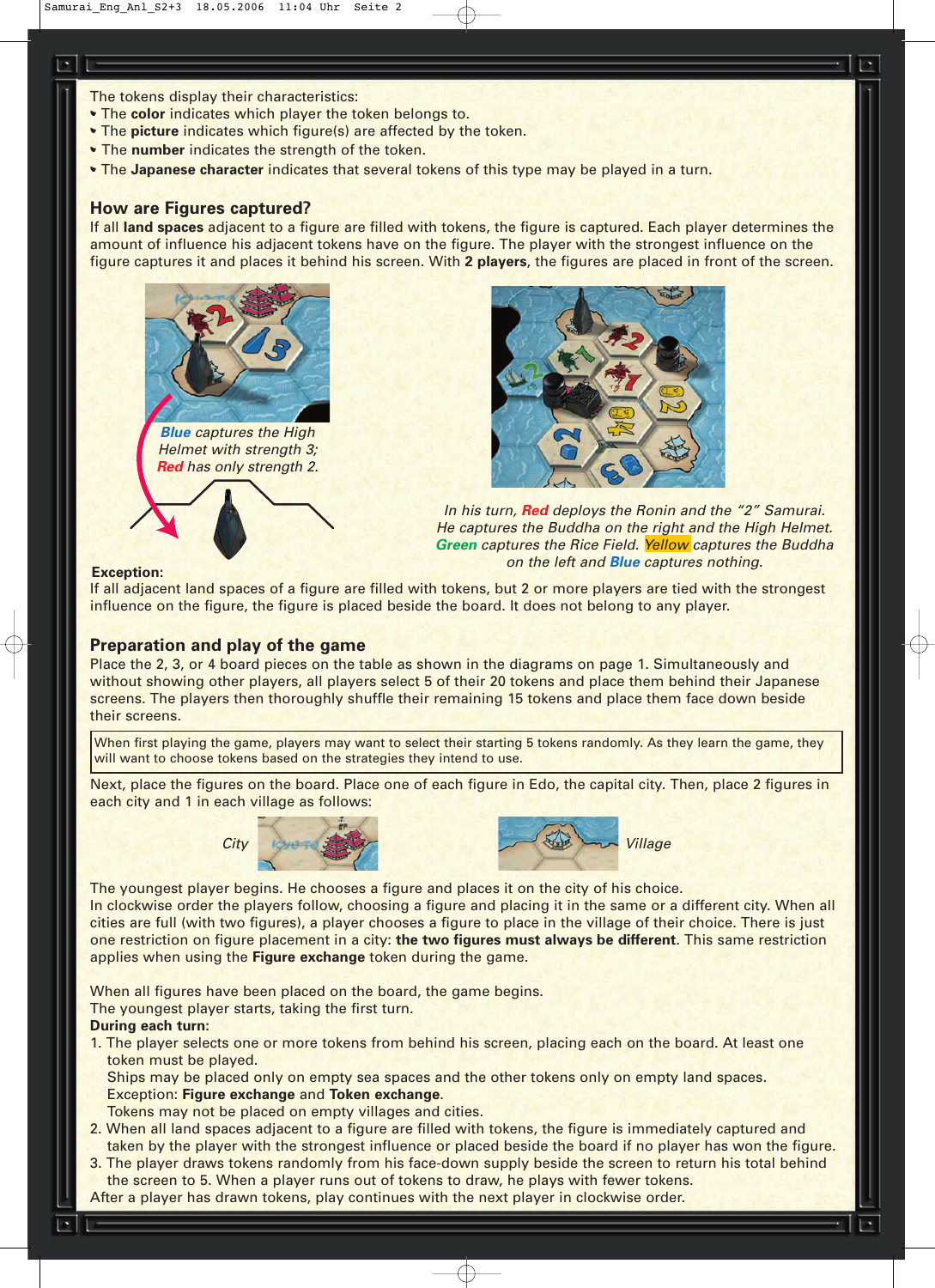# **Game end**

When the last figure of any type (High Helmet, Buddha or Rice Field) is captured from the board (by either a player or set beside the board because of a tie), the current player's turn is finished and then the game ends. The game also ends when the fourth figure is placed beside the board when captured due to a tie. As before, the current player's turn is completed and then the game ends.

## **Scoring and determining the winner**

- When the game ends, all players remove their screens and count the number of figures of each type.
- If any player has captured the most figures of 2 or 3 types, he is the immediate winner!
- If there is no immediate winner, all players who have captured the most (ties for the most do not count) of one type of figure are eligible to win; players with no "most" cannot win.
- Players with the most of a figure set aside those figures and count the number of other figures they captured. The player with the most other figures is the winner!
- If there is a tie, the tied players count all their captured figures; the player with the most is the winner!
- If there is still a tie, the tied players share the victory.

• If no player has the "most" of a figure, the player with the most captured figures is the winner. An example:



Yellow does not have the most of any figure and cannot win. Each of the other 3 players could win: **Green** has captured the most Rice Fields, **Blue** has the most High Helmets and **Red** has the most Buddhas. **Green** is the winner as he has more other figures (with 6) than the other players. **Blue** is second with 5 others and **Red** is third with 4 others.

Another example:



**Blue** and **Green** do not have the most of any figure type (they tie for most in Rice Fields) and cannot win. **Red** has captured the most High Helmets and Yellow has captured the most Buddhas so either could win. Both have captured 3 other figures (Yellow with 3 Rice Fields and **Red** with 1 Buddha and 2 Rice Fields). As they are tied, they count their total figures. **Red** wins with 9 total figures to Yellow's 8. Notice that both **Blue** and **Green** have more total figures than Yellow and **Red**, but cannot win because they do not have any "mosts".

For their playtesting help and many comments and suggestions, the author and publishers want to thank Iain Adams, Ludwig Berger, Chris Bowyer, Gunthart of Chiari, Chris Dawe, David Farquhar, Jon Gilbert, Martin Higham, Ross Inglis, Kevin Jacklin, Tina and George, Chris Lawson, Alex Martell, Werner Mueller, Andreas and Karen Seyfarth, Jo Weigand, Clemens Wildemann, Hannes Wildner and Dieter Hornung. Cordial thanks also to professor Yutaka Eguchi of the University of Sapporo, who spent many hours familiarizing us with the unusual characteristics of Japanese culture in general and Samurai practices in particular. We hope the game retains some of the feel of these. ©1998 Hans im Glück Verlags-GmbH

We thank you for playing our game and encourage you to send questions, comments and suggestions to us at: Rio Grande Games, PO Box 45715, Rio Rancho, NM 87174 or RioGames@aol.com or www.riograndegames.com

English translation and editing by Jay Tummelson



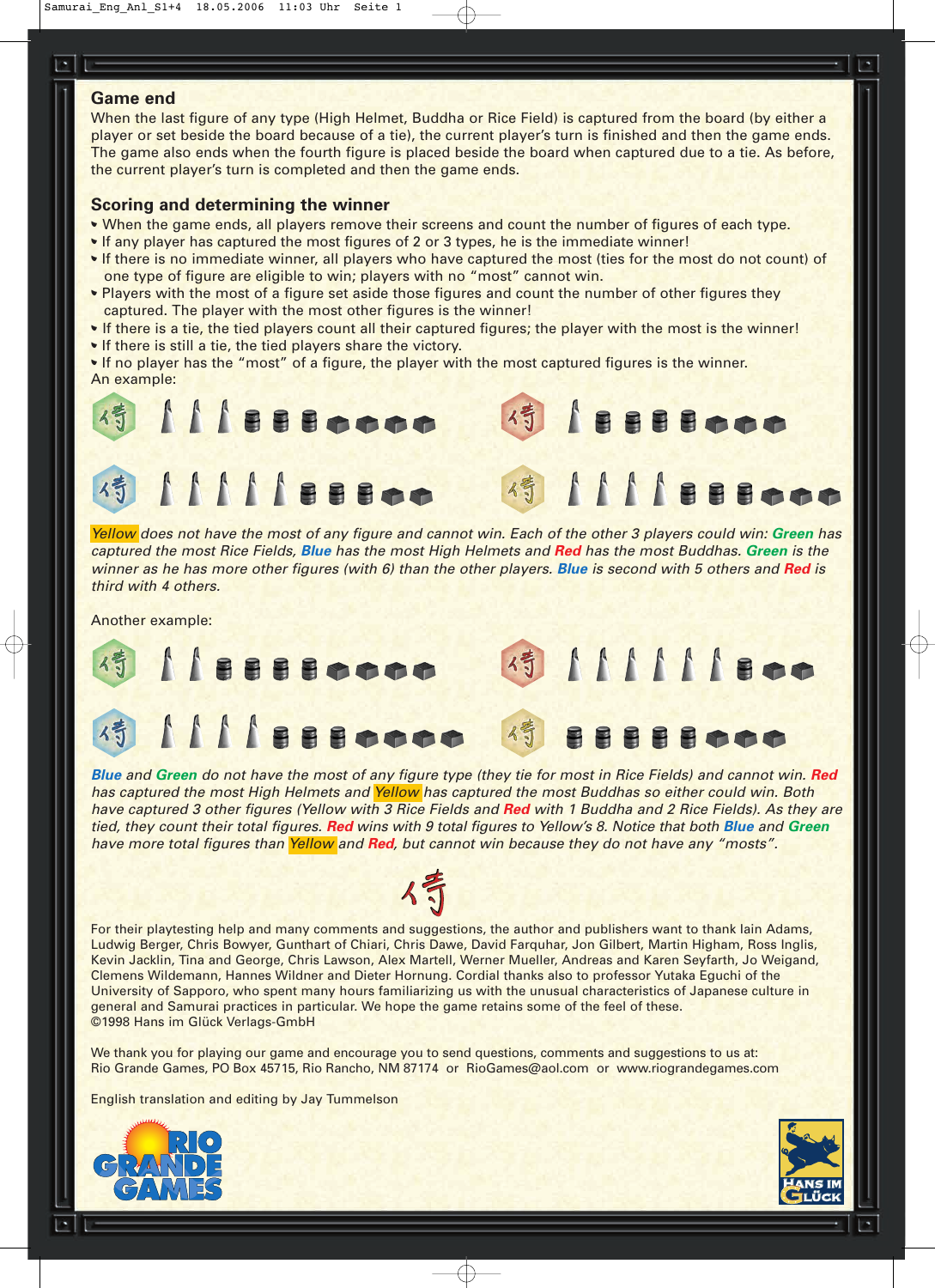

von Reiner Knizia, für 2 – 4 Spieler

# **Inhalt**

39 Figuren – je 13 Helme, Buddhas und Reisfelder 80 Plättchen – je 20 in 4 Farben 4 Sichtschirme Spielplan – Japan in 4 Teilen **Spielregel** 

# **Worum geht es?**

Die Figuren werden zu Beginn auf die Dörfer und Städte des Spielplans gesetzt. Im Laufe des Spiels bringen die Spieler mit Hilfe ihrer Plättchen diese Figuren in ihren Besitz. Jeder Spieler verfügt über 20 sechseckige Plättchen einer Farbe. Wer sie am geschicktesten einsetzt, wird schließlich den Sieg davontragen.

# **Vor dem Start**

Lösen Sie vor dem ersten Spiel die sechseckigen Plättchen und die Sichtschirme vorsichtig aus den Stanzbögen. Jeder Spieler nimmt sich einen Sichtschirm und die 20 Plättchen der gleichen Farbe. Je nach Anzahl der Spieler werden bereitgestellt:



Damit beeinflussen sie benachbarte Figuren.





Samurai









**Schiff** 

Samurai, Schiff und Reiter beeinflussen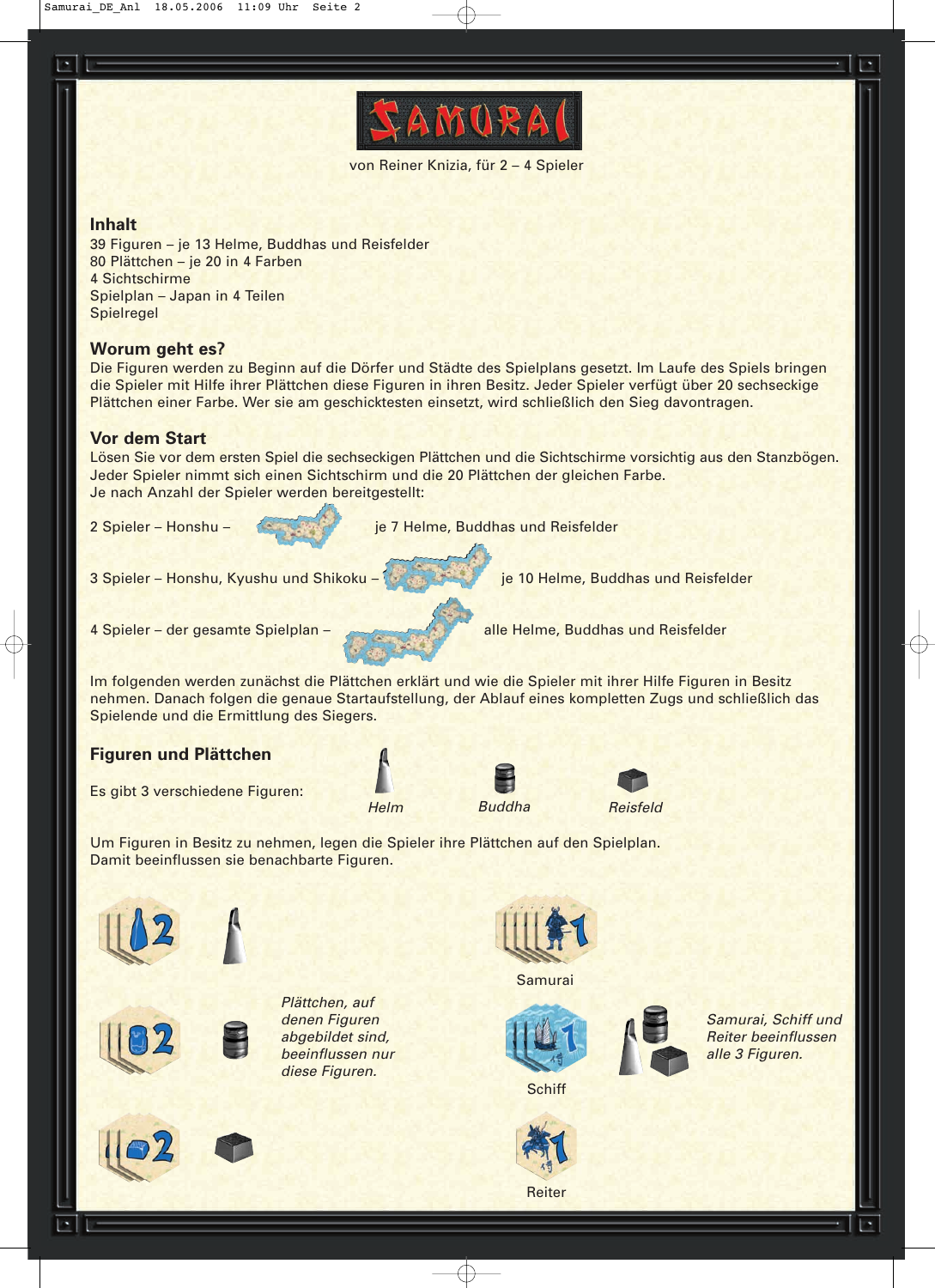Mit einer Ausnahme tragen alle Plättchen eine Zahl. Diese Zahl gibt die **Stärke** des Einflusses an:



Der Helm wird mit Stärke 4 beeinflußt.



Der Helm, der Buddha und das Reisfeld werden mit Stärke 1 beeinflußt.

Jedes Plättchen beeinflußt **alle** benachbarten Figuren, die es beeinflussen kann:



Die beiden Buddhas werden beeinflußt, das Reisfeld nicht.



Alle 3 Figuren werden vom Reiter beeinflußt.



Beide Figuren werden vom Schiff beeinflußt.



Mit dem **Figurentausch** kann ein Spieler zwei beliebige Figuren auf dem Spielplan vertauschen. Die Entfernung spielt keine Rolle.

Den **Plättchentausch** legt der Spieler auf ein Feld, auf dem ein eigenes Plättchen (eines ohne Schriftzeichen, siehe unten) liegt. Dieses Plättchen nimmt er auf und setzt es sofort wieder neu. Der **Plättchentausch** selbst hat die Stärke 0.



**Figurentausch** in die Schachtel zurücklegen und 2 Figuren tauschen.



**Plättchentausch** legen, Plättchen aufnehmen und sofort neu legen.

Von allen 20 Plättchen tragen 5 ein japanisches Schriftzeichen: Von diesen 5 Plättchen **mit Schriftzeichen** darf der Spieler beliebig viele pro Zug legen:







Die übrigen 15 Plättchen tragen kein Schriftzeichen. Von diesen 15 Plättchen **ohne Schriftzeichen** darf der Spieler nur eines pro Zug legen:











In einem Zug dürfen Plättchen beider Gruppen gelegt werden, z.B. 1 Samurai und 2 Schiffe.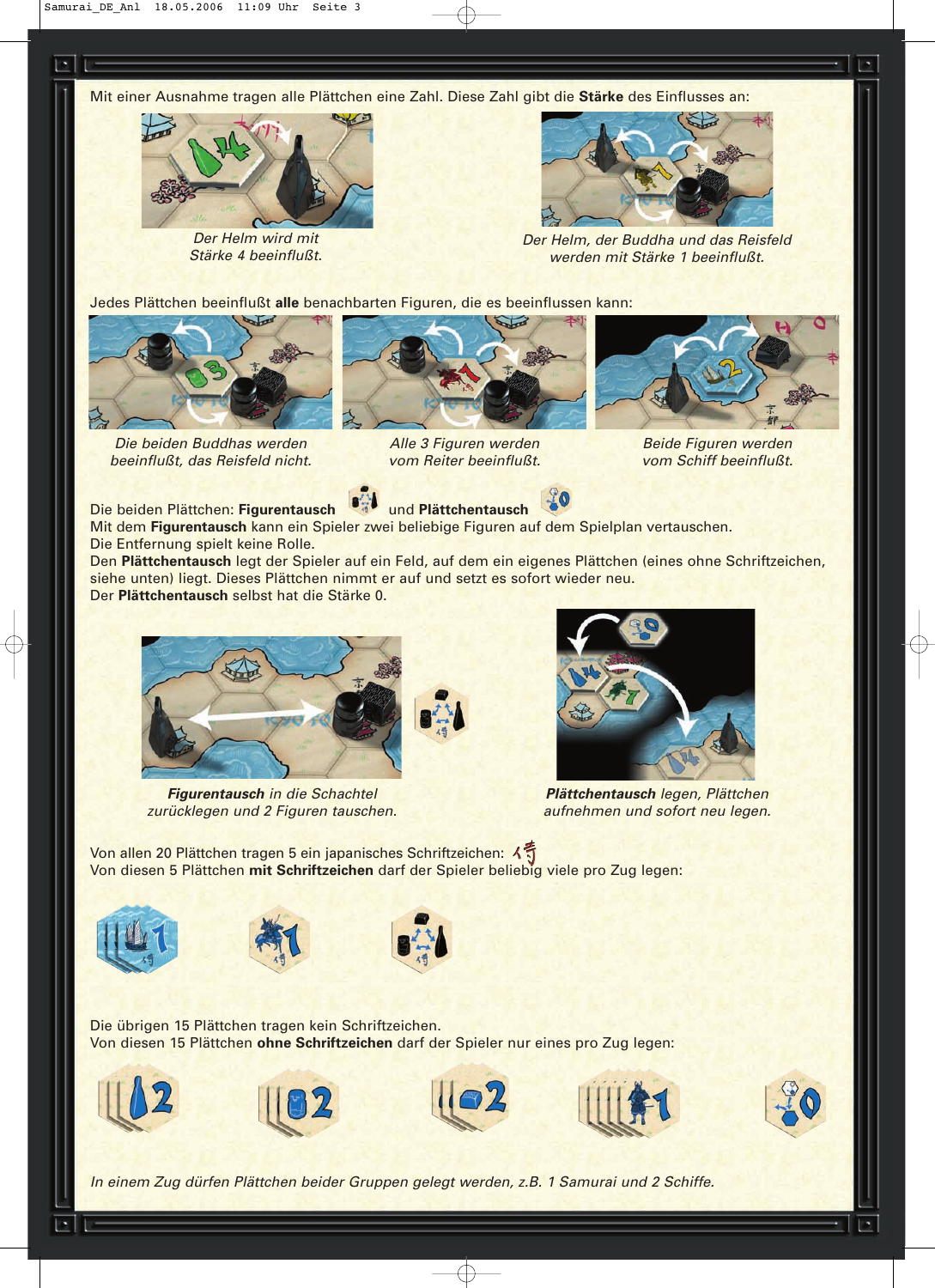Die Eigenschaften der Plättchen auf einen Blick:

- Die **Farbe** zeigt an, welchem Spieler das Plättchen gehört.
- Die **Zeichnung** zeigt an, welche Figur(en) es beeinflußt.
- Die **Zahl** zeigt an, welche Stärke es hat.
- Das **Schriftzeichen** zeigt an, daß man mehrere von diesen in einem Zug legen kann.

## **Wie werden Figuren in Besitz genommen?**

Sind alle benachbarten **Landfelder** einer Figur von Plättchen besetzt, wird sie vom Spielplan genommen. Der Spieler, der mit allen seinen benachbarten Plättchen den größten Einfluß auf die Figur ausübt, erhält sie und stellt sie hinter seinen Sichtschirm. (Bei **2 Spielern** werden die Figuren offen **vor** den Sichtschirm gestellt.)





**Rot** legt in seinem Zug den Reiter und den 2er-Samurai. Er erhält den Buddha rechts und den Helm. **Grün** bekommt das Reisfeld, Gelb den Buddha links und **Blau** erhält nichts.

#### **Sonderfall:**

Alle benachbarten Landfelder einer Figur sind von Plättchen besetzt, aber kein Spieler hat den größten Einfluß auf diese Figur: Die Figur wird neben den Spielplan gestellt. Sie gehört niemandem.

# **Startaufstellung und kompletter Spielzug**

Nachdem der Spielplan ausgelegt wurde, wählt jeder Spieler aus seinen 20 Plättchen 5 geheim aus und legt sie hinter seinen Sichtschirm. Das machen alle Spieler gleichzeitig. Hat jeder Spieler seine 5 Plättchen ausgewählt, werden die übrigen 15 Plättchen umgedreht und kräftig gemischt. Dieser Plättchenvorrat jedes Spielers wird neben seinen Sichtschirm gelegt.

Welche 5 Plättchen ein Spieler wählt, hängt von seiner Strategie ab. Da diese zunächst noch nicht klar sein dürfte, schlagen wir für die erste Partie vor, daß jeder Spieler seine 20 Plättchen verdeckt mischt und 5 davon zufällig zieht.

Danach werden die Figuren gesetzt. Zunächst werden in die Haupstadt Edo 1 Helm, 1 Buddha und 1 Reisfeld gesetzt. Danach kommen in jede Stadt 2 Figuren und in jedes Dorf 1 Figur, und zwar folgendermaßen:





Der jüngste Spieler beginnt. Er nimmt eine beliebige Figur und setzt sie auf eine Stadt seiner Wahl. Der nächste Spieler im Uhrzeigersinn folgt und setzt ebenfalls eine Figur seiner Wahl auf dieselbe oder auf eine andere Stadt. Sind die Städte besetzt, wird in jedes Dorf eine Figur gesetzt. Die Figuren können nach freiem Ermessen der Spieler gesetzt werden, mit einer Ausnahme: **In einer Stadt dürfen sich keine gleichartigen Figuren befinden**. Dies gilt auch, wenn später das Plättchen **Figurentausch** eingesetzt wird.

Sind alle Figuren auf dem Spielplan, beginnt das eigentliche Spiel. Der jüngste Spieler startet mit seinem Spielzug.

#### **Ein Spielzug sieht so aus:**

- 1. Der Spieler wählt eines oder mehrere von den Plättchen, die er hinter seiner Sichtschirm hat und legt sie auf den Spielplan. Mindestens ein Plättchen muß gelegt werden. Schiffe dürfen nur auf leere Seefelder und die übrigen Plättchen nur auf leere Landfelder gelegt werden. Ausnahme: Figurentausch und Plättchentausch. Frei gewordene Dörfer und Städte dürfen nicht mit Plättchen belegt werden.
- 2. Eine oder mehrere Figuren werden vom Spielplan genommen, wenn alle benachbarten Landfelder mit Plättchen besetzt sind.
- 3. Der Spieler zieht so viele Plättchen von seinem Vorrat, bis er wieder 5 Stück hinter seinem Sichtschirm hat. Das Nachziehen erfolgt zufällig.

Danach kommt der im Uhrzeigersinn nächste Spieler an die Reihe und verfährt ebenso.